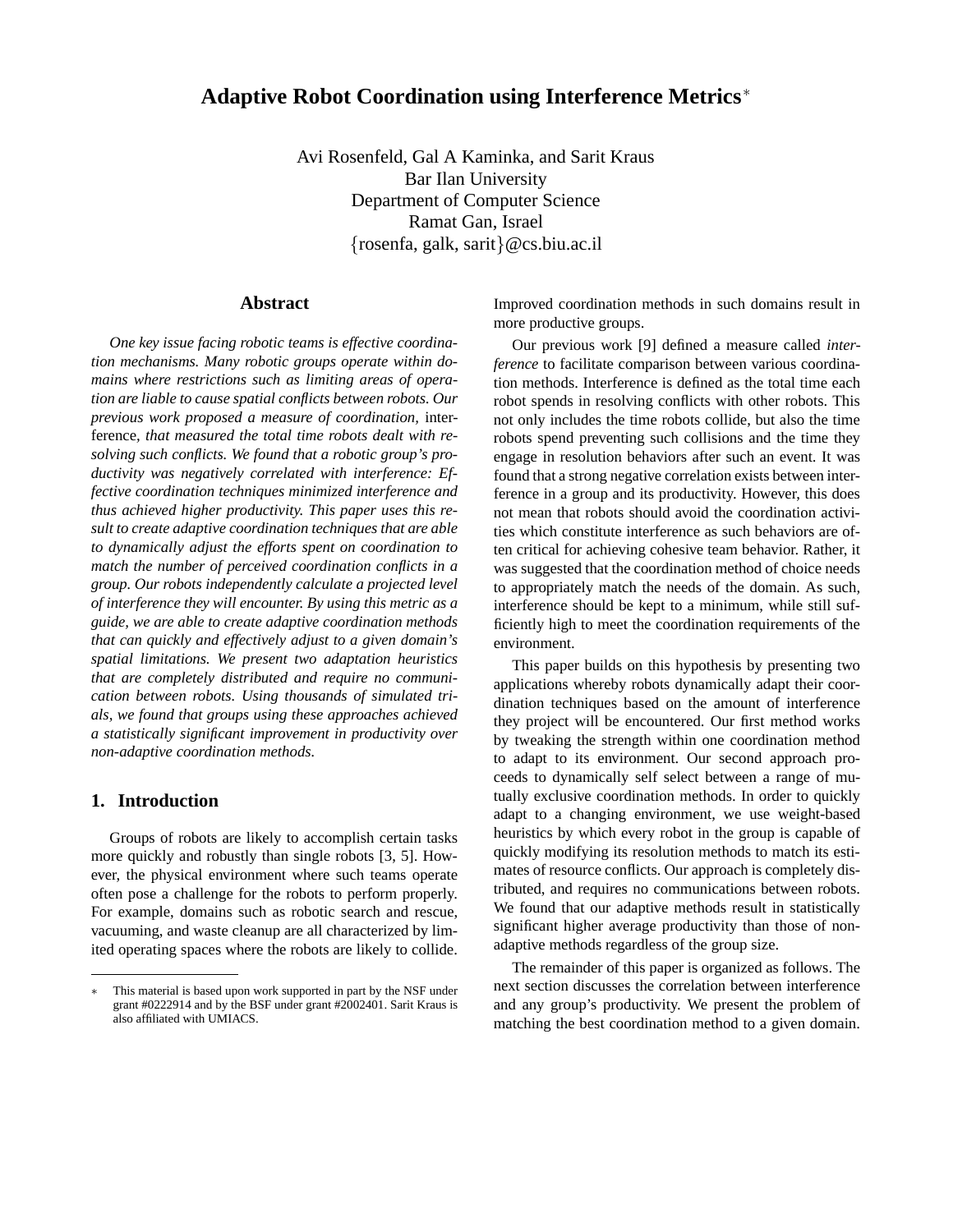Section 3 presents our adaptive coordination algorithm, and presents our hypothesis that such an approach can effective adapt to the dynamic nature of many robotic domains. Such a method will be able to overcome the shortcoming in static methods. In section 4 we present and evaluate our experiments with dynamic groups to confirm this hypothesis. We discuss related work in section 5. Section 6 concludes and describes possible future directions.

### **2. Interference versus Productivity**

A strong inverse relationship seems to exist between a robotic group's productivity and the length of time these robots engage in coordination behaviors. We previously found [9] a strong negative correlation between the total amount of time robots spend in resolution behaviors, a concept referred to as *interference*, and the productivity of the group. While adding robots may speed up the time to complete certain tasks, and can even be necessary for completing other tasks, these robots can trigger collisions which detract from the group's performance.

Our previous work [9], contrasted various coordination algorithms within the foraging domain. The foraging domain has been extensively studied, and is formally defined as locating target items from a search region *S*, and delivering them to a goal region *G* [4]. Various coordination methods have been developed that could work within this domain [10, 3, 14, 8]. We compared algorithms including the concepts of *Aggression* [14], a *dynamic Bucket Brigade* [8], and the use of a repulsion schema mechanism (*Noise* group) [1]. Among others, we compared three additional groups called *Gothru*, *Repel Fix* and *Timeout*. Gothru represents idealized group behavior without any possibility for interference and can only exist in simulation. These robots were never affected by obstacles, and were allowed to simply pass through teammates. Repel Fix resolved collisions by moving away from a teammate for a fixed period of time, here set to 500 cycles. The Timeout method only reacted once a robot detected it had not sufficiently moved for 100 cycles. After this point, it attempted to become unstuck by moving in a random walk for 150 cycles.

Figure 1 graphically presents the results that motivate this work. The X-axis represents the number of robots in the group, and the Y-axis corresponds to the number of foraging pucks that the group brought to the goal region. Notice how Gothru is the only group to achieve positive gains in productivity over all group sizes. The levels of interference that existed in all other groups eventually caused the group's productivity to decrease with the addition of robots. We found a very high negative correlation between the total time groups spent reasoning about and reacting to collisions, and the corresponding productivity. However, no one group was successful in minimizing this level of interfer-



**Figure 1. Comparing Coordination Methods**

ence across all group sizes. Our conclusion was that static groups are often not suited for minimizing interference over all conditions. This paper describes how to create adaptive coordination methods that are able to react to the dynamic conditions within robotic domains and thus achieve better productivity across all group sizes.

#### **3. Adaptive Coordination**

We focus on adaptive methods which use weight-based heuristics to dynamically modify team coordination algorithms to match perceived environmental conditions. By observing the triggers for episodes of interference, we believe it is possible to create coordination methods that move between simple and complex techniques as needed. We present two variations of this approach and their advantages over static methods. In the first technique we have the robots self adjust within one coordination method to match the perceived environmental conditions. Our second technique involves adaptation between distinct coordination algorithms.

In order to demonstrate the shortcomings within static methods, we studied 5 variations of the Repel group. We chose values of 10, 50, 100, 200, and 500 cycles for the length of time these robots would repel after a projected collision. As was the case in our previous work, we used the robot simulator, Teambots [2], to collect data for these groups. We left other details of our setup identical to the implementation previously used. As such, Teambots [2] simulated the activity of groups of Nomad N150 robots in a foraging area that measured approximately 5 by 5 meters. We used a total of 40 target pucks, 20 of which where stationary within the search area, and 20 moved randomly. For each group, we measured how many pucks were delivered to the goal region by groups of  $1 - 30$  robots within 9 minutes. For statistical significance, we averaged the results of 50 trials with the robots being placed at random initial po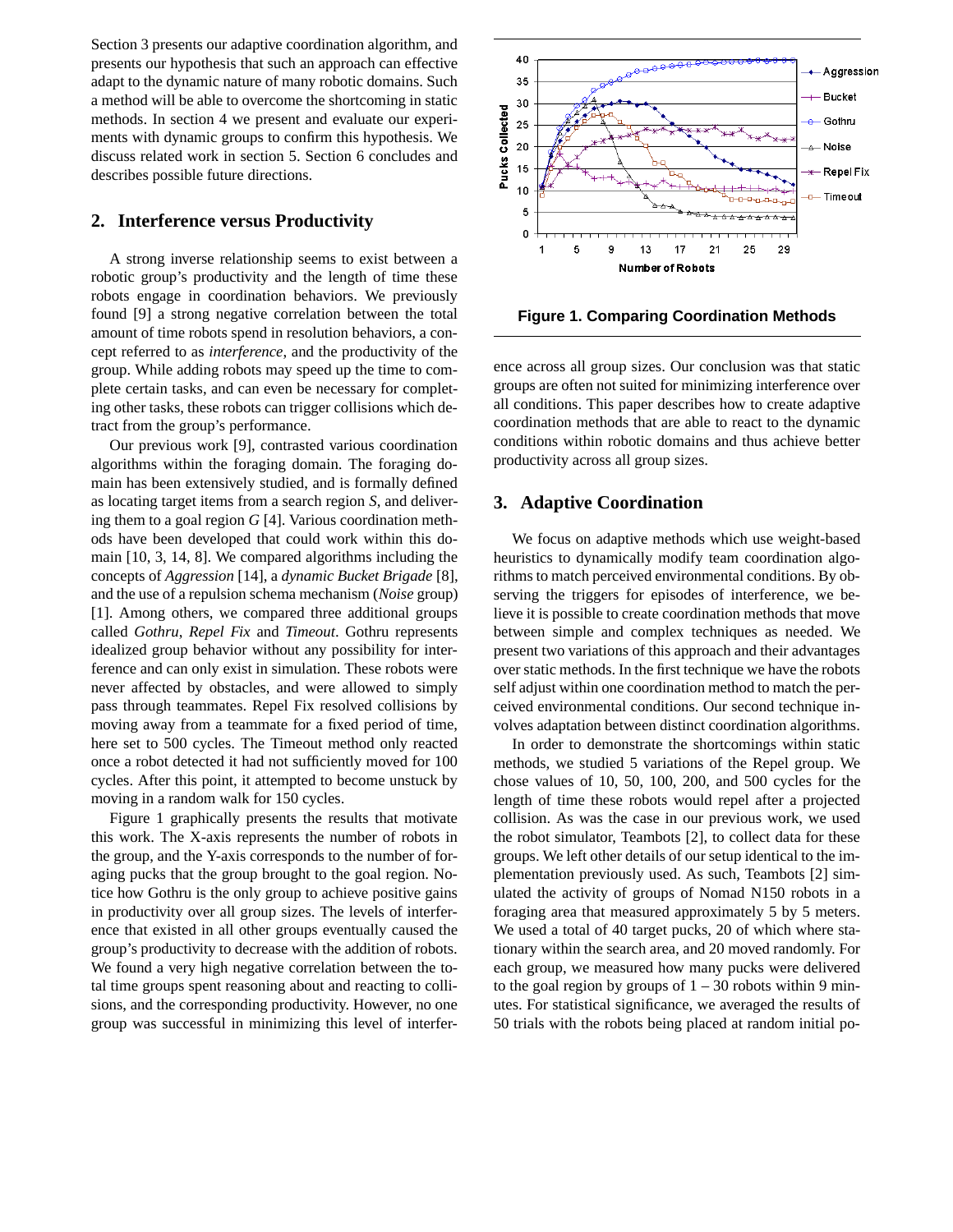sitions for each run. Thus, this experiment consisted of a total of 15,000 trials of 9 minutes of simulated robotic activity.

The best variation of the Repel coordination method depended on the size of the group. As the group size grew, robots required increasingly more aggressive coordination methods to fight collisions. Among these groups, Repel50 had the highest productivity in groups up to 10 robots. Between 10 and 15 robots the Repel100 group did best. The Repel200 group fared better over the next 5 robots, and the Repel500 group had the highest productivity between 20 – 30 robots. The goal of our first adaptive approach is to create an algorithm that can select the best repel amount for the environment given the group size.



**Figure 2. Static Repel Group Productivity**

Adaptation could also help to switch between distinct coordination methods. As figure 1 demonstrates, there is no one best coordination method for all sized groups within our domain. Our Noise group fared best in groups up until 7 robots. The Aggression method fared best in groups  $8 - 17$ robots. Repel500 had the highest average group productivity after this group size. Our second adaptive approach aims to select between various coordination approaches based on the needs of the group.

Both of our adaption techniques are based on heuristics that are sensitive to the triggers of interference the robots face within their domain. As the robot senses the probability of collisions is high, it uses more robust interference resolution mechanisms. If the threat of collisions is low, more simple coordination methods are used. Specifically, our algorithm works as follows: We first initialize a base value,  $V_{init}$ , representing the supposed interference level the robot will encounter. For each cycle that passes where a robot detects no impending collisions, it decreases its value of V by a certain amount,  $W_{down}$ . For each cycle where the robots detects it is approaching another teammate or obstacle, it increases its value V by a certain amount,  $W_{up}$ . Thus, the robots' value  $V$  which is constantly in flux and aims to model itself based on the projected amount of interference that particular robot independently encounters.

The coordination method used is based on the distinct values of V within each robot. In our first adaptation method, we translate the various values for  $V$  into the number of cycles the *Repel* method uses to repel once it detects a collision is imminent. In our second adaptation method the values for V are used to switch between a set of coordination techniques ranging from those with little computational overhead, but are not likely to scale, to more robust methods with higher overheads. In both methods, when collisions are unlikely, the value  $V$  is low and thus coordination methods with little overhead will be used. Thus, the interference will be low, and the level of the group's productivity will be high. When the robot contains a high value of  $V$ , it will select more aggressive coordination behaviors to more effectively resolve the projected collision. These computationally high behaviors are needed to prevent the robot from re-triggering its resolution behavior for the same event. While these repulsion activities themselves constitute interference, these behaviors are a necessary evil as more simple behaviors would not suffice.

# **4. Creating and Evaluating Adaptive Coordination Methods**

We began by experimenting with various values for these weights within our first approach of adapting within one coordination method. We found many nearly optimal combinations for the values of  $V_{init}$ ,  $W_{up}$ , and  $W_{down}$ . Our adaptive approach was flexible in that a value of  $V_{init}$  being originally set too high was soon corrected by the weights in  $W_{down}$ . Ultimately, we found that a value of  $V_{init} = 350$ seemed to work best. We used values for  $W_{down}$  ranging from 0 to 200 based on how quickly the repel mechanism was previously triggered. Our values for  $W_{up}$  ranged from 0 to 550 based on how quickly the robot neared its next collision. This led to a heuristic that took a graduated approach — it would adjust the amount it would repel in the case of a collision fairly quickly up or down based on how frequently collisions occurred within the domain.

We found that our adaptive Repel group produced statistically significant higher levels of performance than that of even the best static method we studied. For statistical significance we ran our adaptive group for 50 trials over a range of 1 – 30 robots. The adaptive Repel team on average collected 1.5 pucks more than the best of the static groups. Figure 3 graphically depicts the success of this group. We conducted the two-tailed paired t-test on our data to confirm the statistical significance of our findings. We com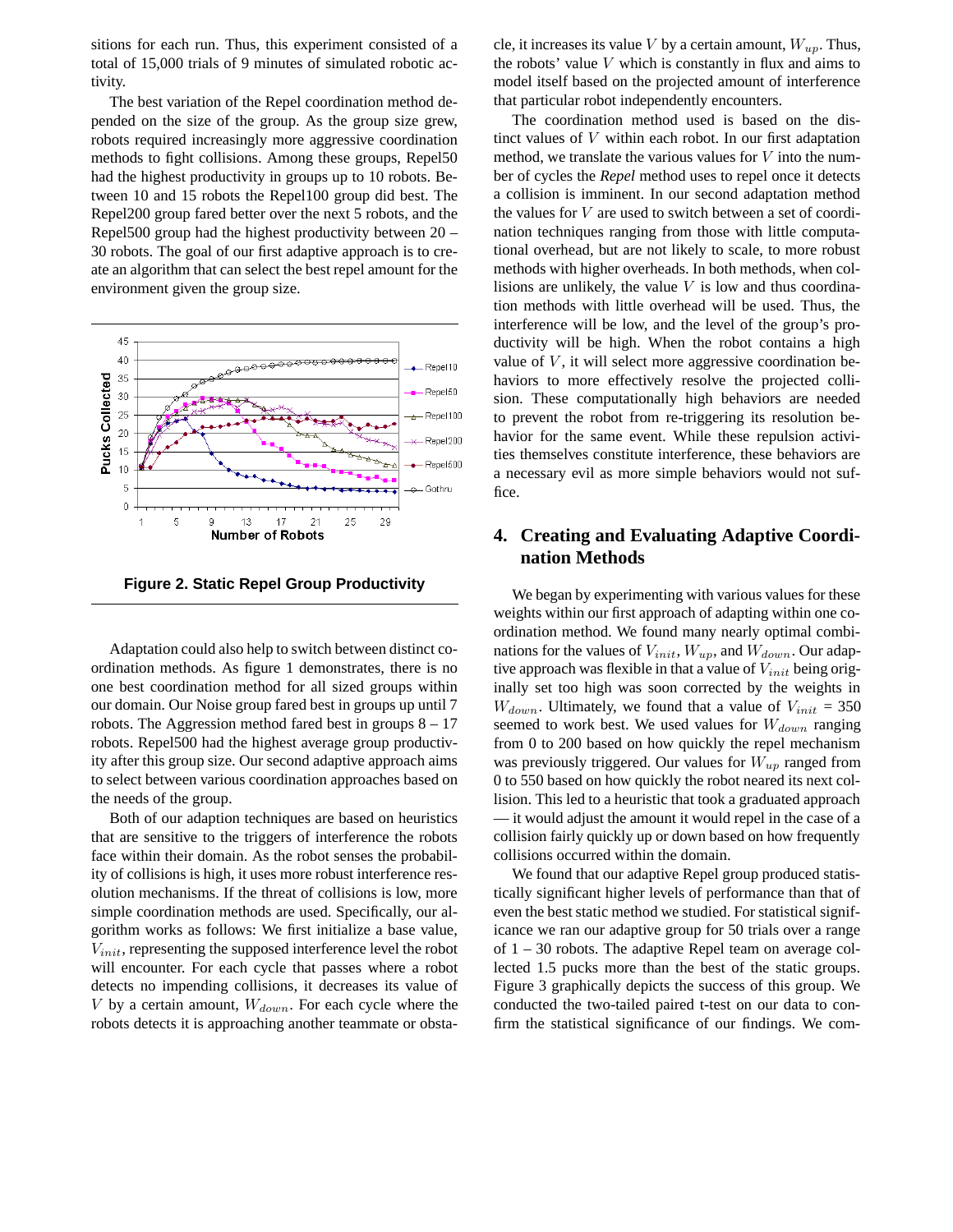pared the averaged productivity values of our adaptive Repel group to all of the non-adaptive methods over the range of 30 robots. All scores were far below the needed 0.05 for significance with the highest p-value for the Null hypothesis being only 0.00013 (between our dynamic group and the Repel100 group).



**Figure 3. Adapting within Repel Groups**

Our second approach used the values of  $V$  to switch between 3 distinct coordination methods — Noise, Aggression, and Repel500. The Noise group had the least costly coordination method, and was most effective in small groups up until 7 robots. At the other extreme, the Repel500 fared poorly in small groups but had the best productivity in groups larger than 17 robots. In our implementation we set the values of both  $W_{down}$  and  $W_{up}$  to be one. We set threshold values of V for each of the three states at 100, 200 and 300 accordingly. Thus, if  $V$  increased by a total of 100, the robot would assume a more robust coordination method was required and would transition to use the next most expensive coordination method, say from Noise to Aggression. If this method was still insufficient to resolve projected collisions,  $W_{up}$  would increase the value of V until the next threshold was reached. Conversely, if that method was sufficient to resolve that incident of a projected collision, the value of  $W_{down}$  would begin to decrease the value of V and the robot could eventually move down to the next lower method of coordination.

Our adaptive coordination heuristic was even more effective within this method. As figure 4 demonstrates, our adaptive group averaged significantly higher productivity than the 3 coordination methods it was based on. Once again, we performed the two-tailed paired t-test on our data and found a p-value below 0.0001 between all groups, demonstrating the strong statistical improvement. In fact, in all groups sized over 2 robots, the adaptive group always scored better than all static methods it was based on, often by more than 20 percent. This result was unexpected. We had assumed adaptation would only be capable of achieving results in line with the best levels of productivity for the methods it was based on, not significantly higher.



**Figure 4. Adapting Between Methods**

In order to understand this phenomenon, a closer analysis of our trials is necessary. As was the case in our first adaptive application, values of  $V$  were used to determine the strength of the coordination method to be used. Values of V below 100 translated to using the original method, values between 100 – 200 to the Aggression method, and values above 200 in the Repel500 method. Throughout our experiments, we found that values for V on average only ranged between 0 and 200. This implies that the adapting groups on average never used the extreme coordination method Repel500. This is slightly surprising as we found that best performance in groups over 17 robots were achieved by using this method. However, we hypothesized that the best coordination method often changes in the course of a trial. Robots operating within dynamic environments will encounter periods when collisions are more or less likely. As such, ideal performance is likely to require different methods throughout the course of even one trial, even within one group size. Thus, at times where collisions are frequent, and only then, should more robust coordination methods be used. For example, in one trial of 25 robots, the entire team spent 56 percent of their time in the original behavior, 11 percent in Aggression behavior, and 33 percent in the Repel500 behavior. Thus, the average value of  $V$  was never above 200.

Our working hypothesis is that fluctuations in the level of collisions even within one trial allow for this adaptive method to outperform the static ones it is based on. Our adaptive method is capable of capitalizing on these fluctuations by changing its fundament coordination method as needed. We believe this led towards the marked improvement in our adaptive method over the static one. For ex-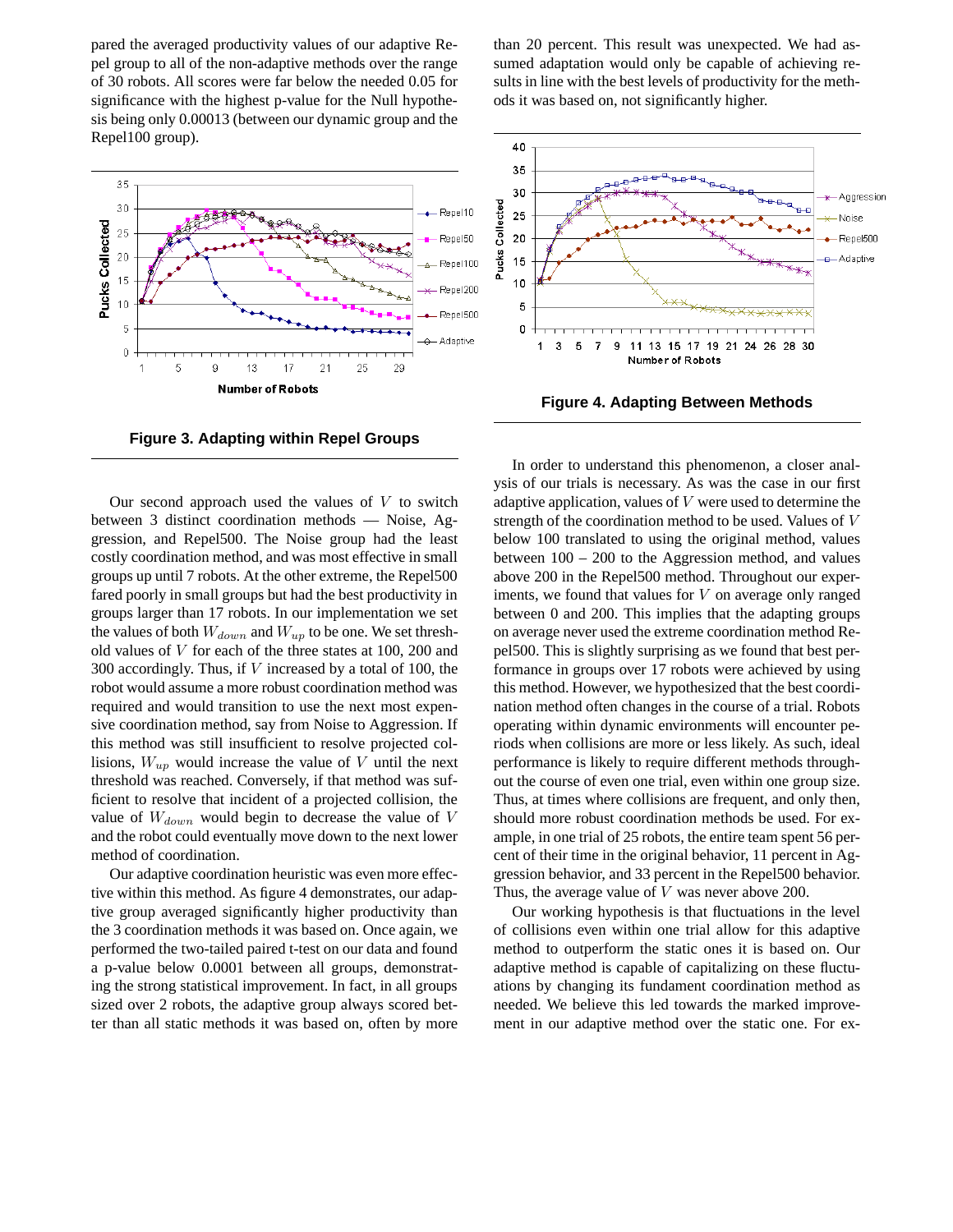

**Figure 5. Threshold Values (V) in Switching Method**

ample, figure 6 represents the percentage of robots that are colliding throughout the course of three trials (540000 cycles) in groups of 25 robots. The X-axis in this graph represents the number of cycles elapsed in the trial (measured in hundreds of cycles), while the Y-axis measures the percentage of robots colliding at that time. We found that these values do in fact fluctuate, at times sharply, throughout our trials. This illustrates the danger in attempting to converge on one ideal coordination method, even within one trial. As traditional learning methods require many iterations to converge, they would likely fail to be flexible in light of quickly changing environments. We believe that our adaptive heuristic based approach was able to yield significantly improved group results by quickly changing between coordination methods based on the triggers for interference. This allowed these group to reduce their overall interference and increase performance within the dynamic domain the robots operated within.



**Figure 6. Fluctuations in Collisions over Time**

# **5. Related Work**

Our previous work in interference metrics [9] proved quite successful in contrasting various robotic coordination methods. In this work, we use this metric to create adaptive methods based on coordination algorithms for homogeneous robots that use no communication and are not preprogrammed to operate only within certain portions of the domain. The methods of Arkin and Balch [1], Vaughan et al. [14], and Ostergaard et al. [8] all similarity use heuristics to create group activity without communication or prior knowledge of the operating environment. Other algorithms such as those within the work of Fontan and Matarić [10] and the territorial arbitration scheme in Goldberg and Matarić [3] prevent collisions by limiting robots to specific areas within foraging domains. Jäger and Nebel [5] present an algorithm that can dynamically create these areas in a vacuuming domain, but require the robots to communicate locally. Another group of algorithms preassign values so that certain robots inherently have a greater priority to resources than others. Vaughan et al.'s fixed hierarchy system [14] and Goldberg and Matarić's caste arbitration algorithm [3] present variations of this idea for foraging robots.

We found that sharp spatial fluctuations can exist even over the course of one trial for one group size. These fluctuations complicate the problem of having robots learn from their environment. Previously, work in Mahadevan and Connell [6] found reinforcement learning based on Q Learning to be effective for a box pushing robot. While they concede that behavior based learning is especially slow to converge within robotic domains, using a behavior based approach did speed up the process. Matarić [7] studied various reinforcement learning approaches on foraging robots and stressed that the time to learn can be quite long if certain events, such as the inter-robot collisions in our domain, occur sporadically. However, the time to learn certain tasks could be diminished by using behaviors that use implicit knowledge of their domain. Both of these approaches highlight the difficulty in exclusively using traditional learning methods within robotic domains. In order to speed the time our robots adapted to spatial changes, we used methods based on heuristics, and not traditional learning methods. In tasks such as interference resolution where robots must react quickly and near-optimal results are sufficient, our method is likely to be of an advantage over those that exclusively use reinforcement learning. Additionally, fluctuations in spatial constrictions over the course of a trial may make forcing a convergence of an ideal robotic coordination method undesirable.

Several methods have also been proposed to use learning to create better coordination within robotic groups. One possibility is to have team members explicitly communicate learned information learned about their environment